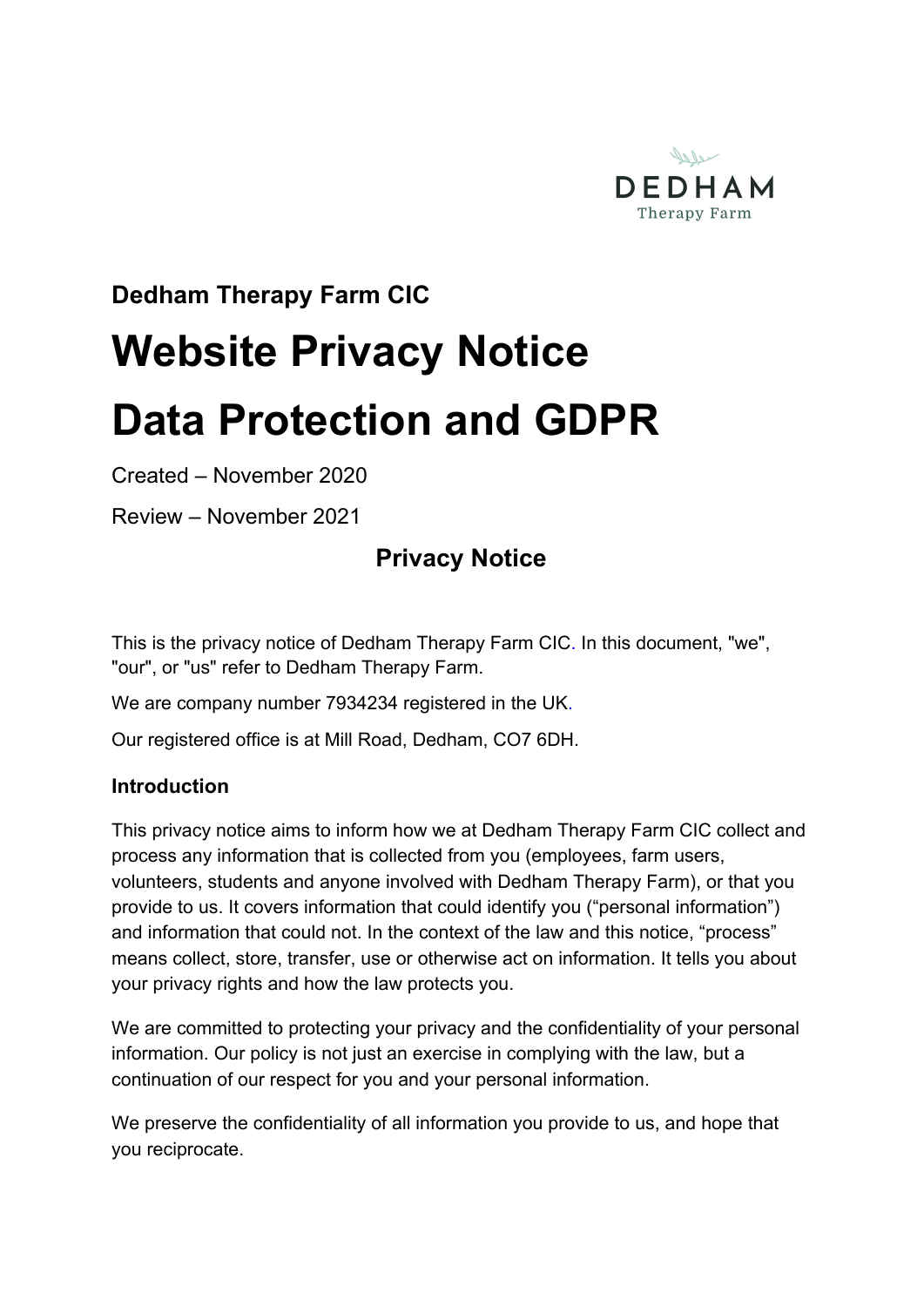Our policy complies with the Data Protection Act 2018 (Act) accordingly incorporating the EU General Data Protection Regulation (GDPR).

The law requires us to tell you about your rights and our obligations to you in regards to the processing and control of your personal data. We do this now, by requesting that you read the information provided at [http://www.knowyourprivacyrights.org](http://www.knowyourprivacyrights.org/)

Except as set out below, we do not share, or sell, or disclose to a third party, any information collected through our website.

# **1. Data Protection Officer**

We have appointed a data protection officer (DPO) who is responsible for ensuring that our policy is followed.

If you have any questions about this privacy notice, including any requests to exercise your legal rights, please contact our DPO, Sally Hayes at hello@dedhamtherapyfarm.org.uk.

# **2. Data we process**

We may collect, use, store and transfer different kinds of personal data about you. We have collated these into groups as follows:

- Your identity includes information such as first name, last name, title, date of birth, and other identifiers that you may have provided at some time.
- Your contact information includes information such as billing address, delivery address, email address, telephone numbers and any other information you have given to us for the purpose of communication or meeting.
- Technical data includes your internet protocol (IP) address, browser type and version, time zone setting and location, browser plug-in types and versions, operating system and platform and other technology on the devices you use to access this website.
- Marketing data includes your preferences in receiving marketing from us; communication preferences; responses and actions in relation to your use of our services.
- We may aggregate anonymous data such as statistical or demographic data for any purpose. Anonymous data is data that does not identify you as an individual. Aggregated data may be derived from your personal data but is not considered personal information in law because it does not reveal your identity.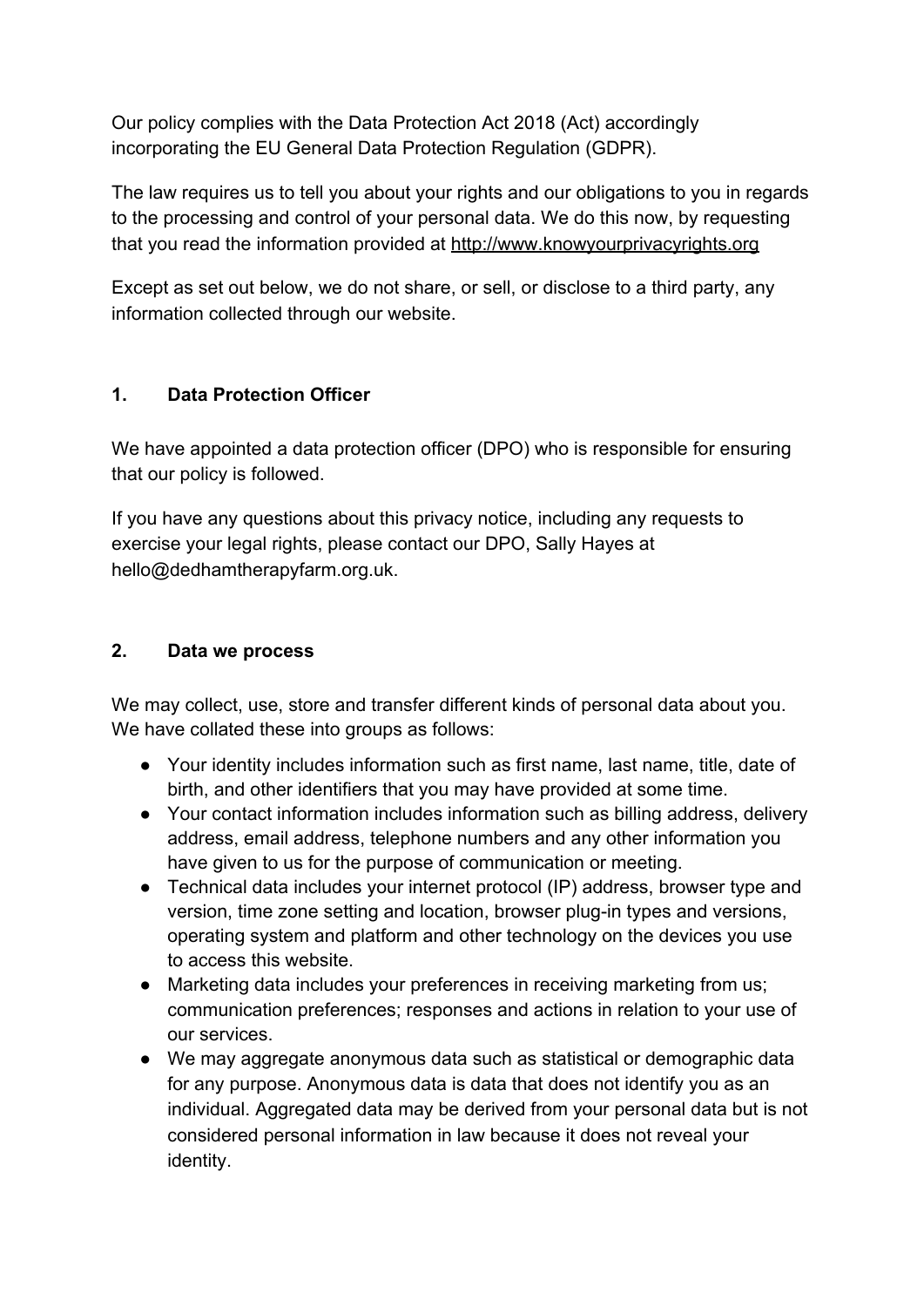For example, we may aggregate profile data to assess interest in a product or service.

However, if we combine or connect aggregated data with your personal information so that it can identify you in any way, we treat the combined data as personal information and it will be used in accordance with this privacy notice.

# **3. Special personal information**

Special personal information is data about your race or ethnicity, religious or philosophical beliefs, sex life, sexual orientation, political opinions, trade union membership, information about your health and genetic and biometric data.

It also includes information about criminal convictions and offences.

We ask for any special personal information relevant to the therapy you receive from us.

# **4. If you do not provide personal information we need**

Where we need to collect personal data by law, or under the terms of a contract we have with you, and you fail to provide that data when requested, we may not be able to perform that contract. In that case, we may have to stop providing a service to you. If so, we will notify you of this at the time.

# **The bases on which we process information about you**

The law requires us to determine under which of six defined bases we process different categories of your personal information, and to notify you of the basis for each category.

 If a basis on which we process your personal information is no longer relevant then we shall immediately stop processing your data.

 If the basis changes then if required by law we shall notify you of the change and of any new basis under which we have determined that we can continue to process your information.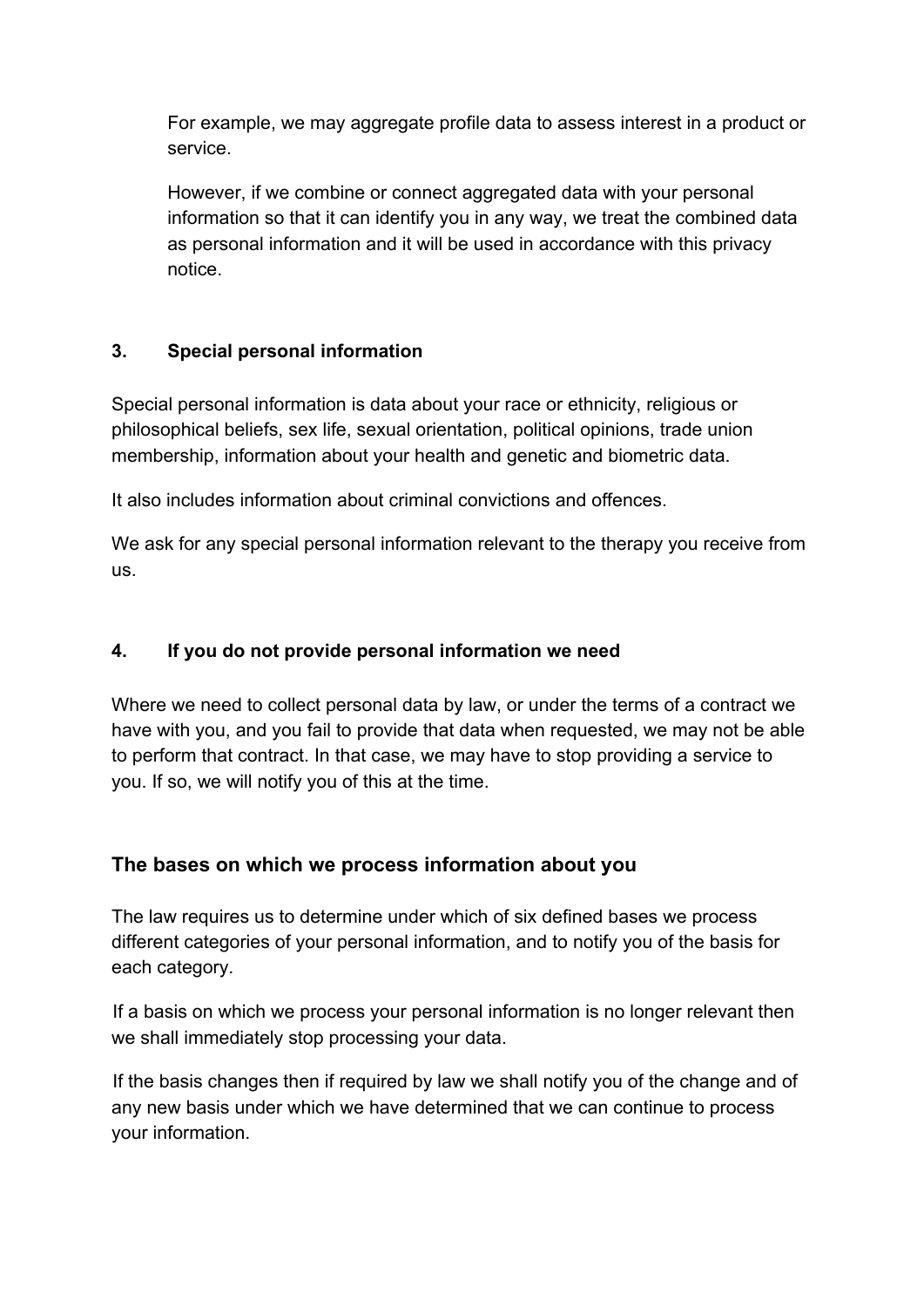# **5. Information we process with your consent**

Through certain actions when otherwise there is no contractual relationship between us, such as when you browse our website or ask us to provide you more information about our business, including job opportunities/ volunteer opportunities and our products and services, you provide your consent to us to process information that may be personal information.

Wherever possible, we aim to obtain your explicit consent to process this information, for example, by asking you to agree to our use of cookies.

If you have given us explicit permission to do so, we may from time to time pass your name and contact information to selected associates whom we consider may provide services or products you would find useful.

We continue to process your information on this basis until you withdraw your consent or it can be reasonably assumed that your consent no longer exists.

You may withdraw your consent at any time by instructing us at hello@dedhamtherapyfarm.org.uk. However, if you do so, you may not be able to use our website or our services further.

# **6. Information we process for the purposes of legitimate interests**

We may process information on the basis there is a legitimate interest, either to you or to us, of doing so.

Where we process your information on this basis, we do after having given careful consideration to:

- whether the same objective could be achieved through other means
- whether processing (or not processing) might cause you harm
- whether you would expect us to process your data, and whether you would, in the round, consider it reasonable to do so

For example, we may process your data on this basis for the purposes of:

record-keeping for the proper and necessary administration of our service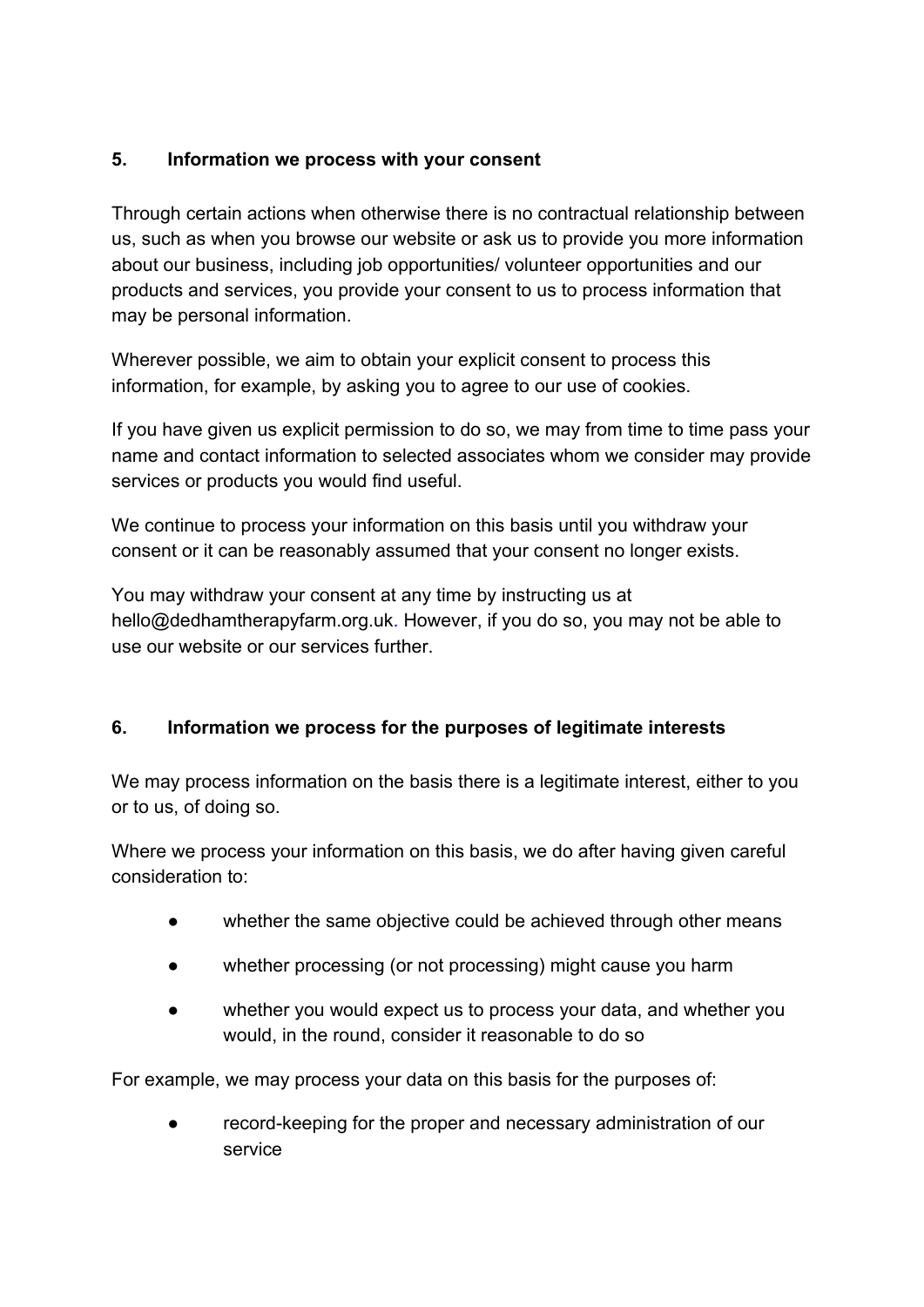- responding to unsolicited communication from you to which we believe you would expect a response
- protecting and asserting the legal rights of any party
- insuring against or obtaining professional advice that is required to manage risk
- protecting your interests where we believe we have a duty to do so

# **7. Information we process because we have a legal obligation**

Sometimes, we must process your information in order to comply with a statutory obligation.

For example, we may be required to give information to legal authorities if they so request or if they have the proper authorisation such as a search warrant or court order.

This may include your personal information.

Personal information will be collected for Track and Trace purposes. This is a government requirement to track the spread of Covid-19 and to notify any visitors or users of the farm if they have come into contact with an infected person.

# **Specific uses of information you provide to us**

# **8. Information provided on the understanding that it will be shared with a third party**

Our Facebook page/website allows you to post information with a view to that information being read, copied, downloaded, or used by other people.

Examples include:

- posting a message on our Facebook page
- tagging an image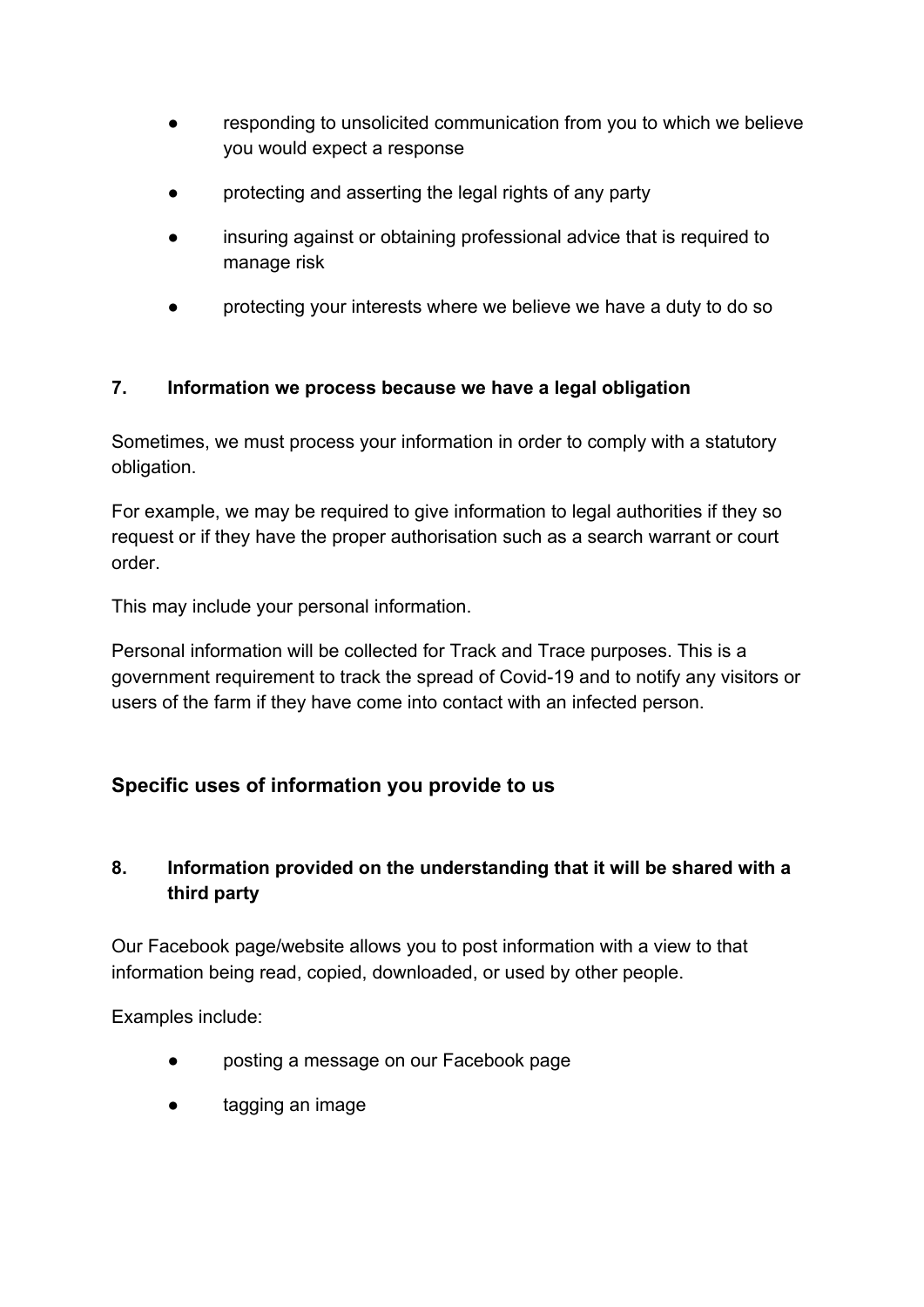clicking on an icon next to another visitor's message to convey your agreement, disagreement or thanks

In posting personal information, it is up to you to satisfy yourself about the privacy level of every person who might use it.

We do not specifically use this information except to allow it to be displayed or shared.

We do store it, and we reserve a right to use it in the future in any way we decide.

Once your information enters the public domain, we have no control over what any individual third party may do with it. We accept no responsibility for their actions at any time.

Provided your request is reasonable and there is no legal basis for us to retain it, then at our discretion we may agree to your request to delete personal information that you have posted. You can make a request by contacting us at hello@dedhamtherapyfarm.org.uk.

# **9. Complaints regarding content on our website**

Our Facebook page/website is a publishing medium. Anyone may publish information about himself, herself or some other person.

We attempt to moderate user generated content, but we are not always able to do so as soon as that content is published.

If you complain about any of the content on our website, we shall investigate your complaint.

If we feel it is justified or if we believe the law requires us to do so, we shall remove the content while we investigate.

Free speech is a fundamental right, so we have to make a judgment as to whose right will be obstructed: yours, or that of the person who posted the content that offends you.

If we think your complaint is vexatious or without any basis, we shall not correspond with you about it.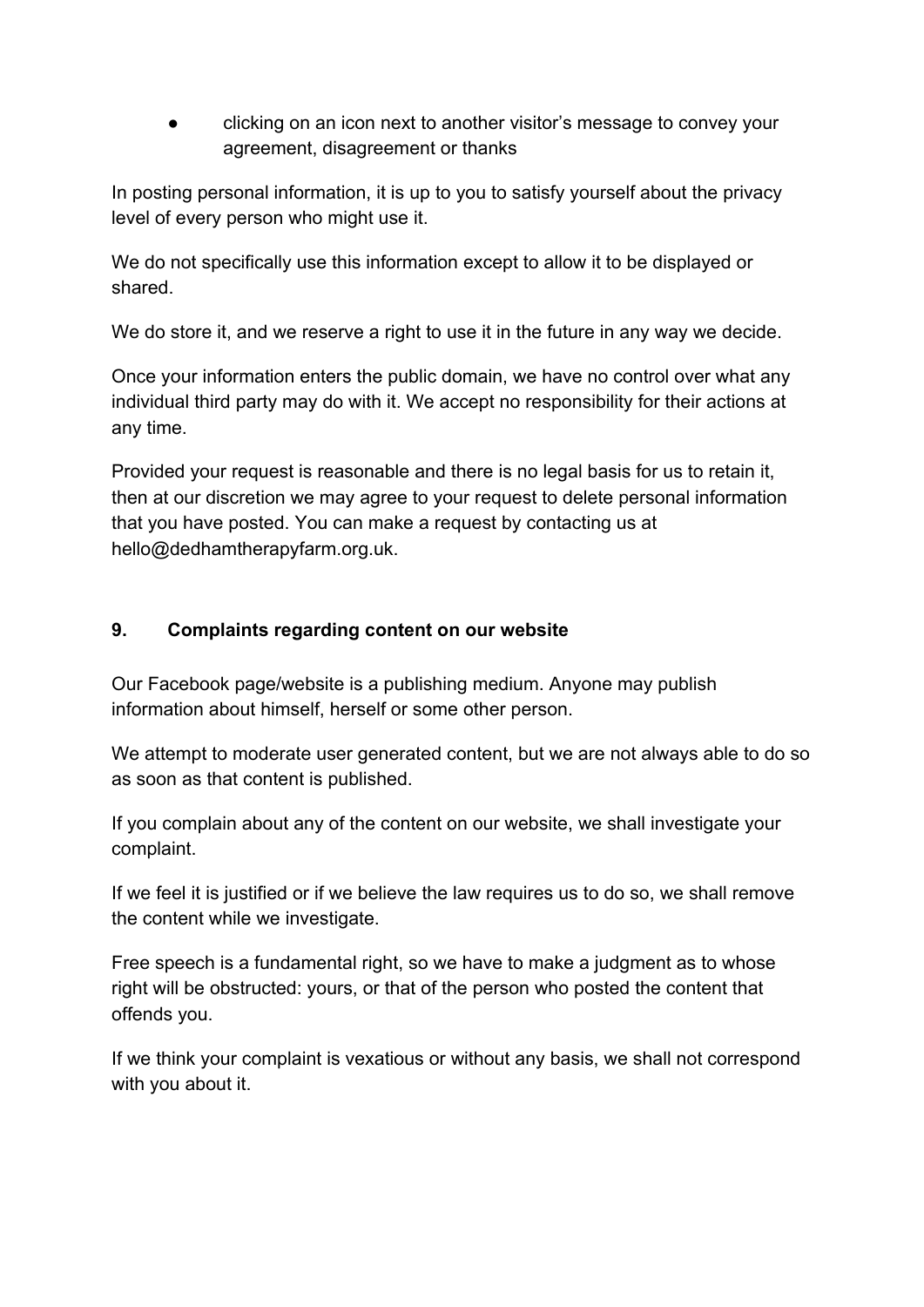# **10. Information relating to your method of payment**

We do not store information about your debit or credit card or other means of payment, this information may however be collected by third parties (Amazon.co.uk) when you purchase items from our Amazon Wish list.

Payment information is never taken by us or transferred to us either through our Facebook page/website. Our employees and contractors never have access to it.

# **11. Information about your standing order**

When you agree to set up a standing order arrangement, the information you give to us is passed to our own bank (HSBC) for processing according to our instructions. We do not keep a copy.

# **12. Job/ Volunteer application and employment**

If you send us information in connection with a job/ volunteer application, we may keep it for up to three years in case we decide to contact you at a later date.

If we employ you, we collect information about you and your work from time to time throughout the period of your employment. This information will be used only for purposes directly relevant to your employment. After your employment has ended, we will keep your file for six years before destroying or deleting it

# **13. Communicating with us**

When you contact us, whether by telephone, through our website or by email, we collect the data you have given to us in order to reply with the information you need.

We record your request and our reply in order to increase the efficiency of our service.

We keep personally identifiable information associated with your message, such as your name and email address so as to be able to track our communications with you to provide a high quality service.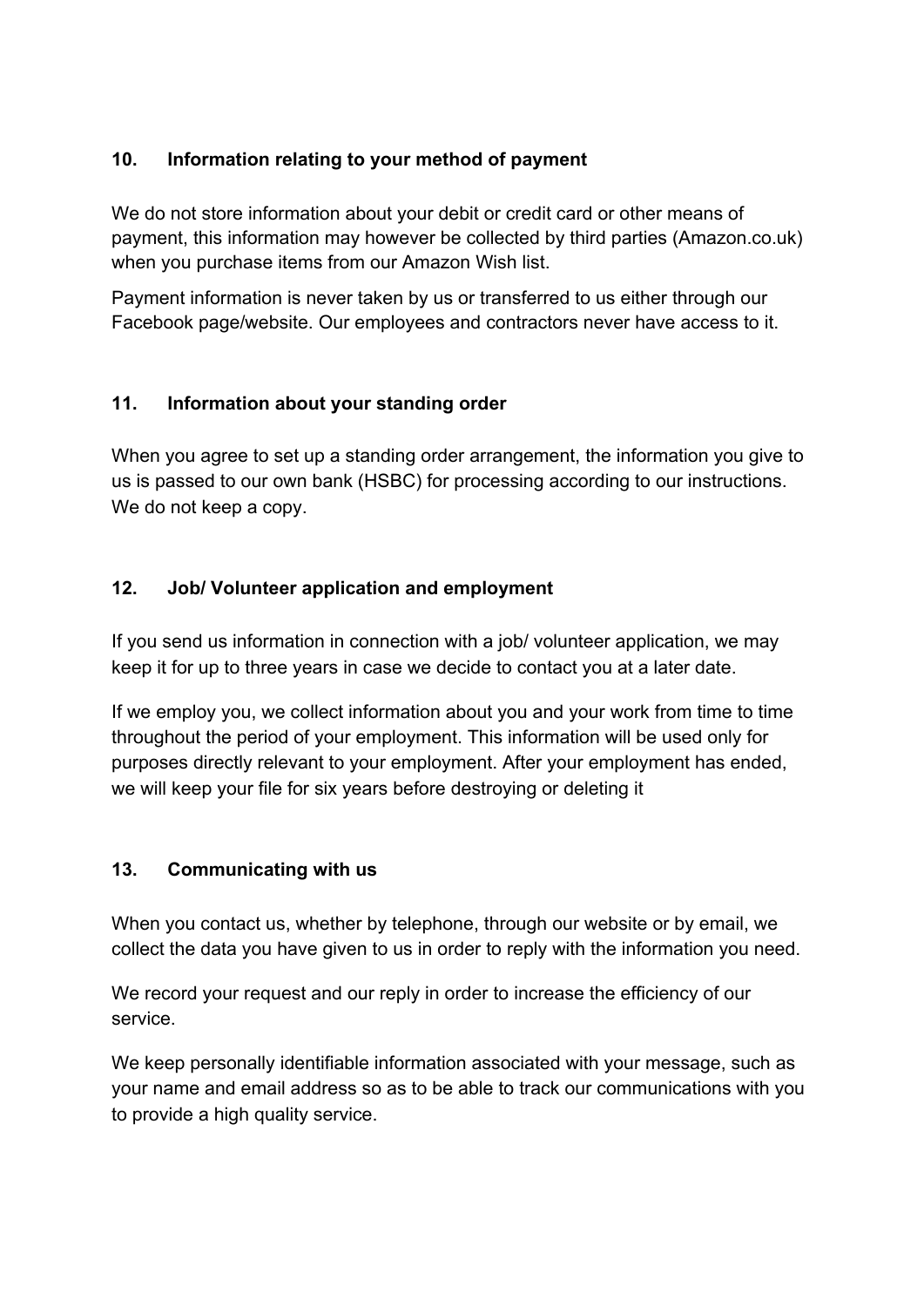# **14. Complaining**

When we receive a complaint, we record all the information you have given to us.

We use that information to resolve your complaint.

If your complaint reasonably requires us to contact some other person, we may decide to give to that other person some of the information contained in your complaint. We do this as infrequently as possible, but it is a matter for our sole discretion as to whether we do give information, and if we do, what that information is.

We may also compile statistics showing information obtained from this source to assess the level of service we provide, but not in a way that could identify you or any other person.

## **15. Affiliate and business partner information**

This is information given to us by you in your capacity as an affiliate of us or as a business partner.

It allows us to recognise visitors that you have referred to us, and to credit to you commission due for such referrals. It also includes information that allows us to transfer commission to you.

The information is not used for any other purpose.

We undertake to preserve the confidentiality of the information and of the terms of our relationship.

We expect any affiliate or partner to agree to reciprocate this policy.

# **Use of information we collect through automated systems when you visit our website**

**16. Cookies**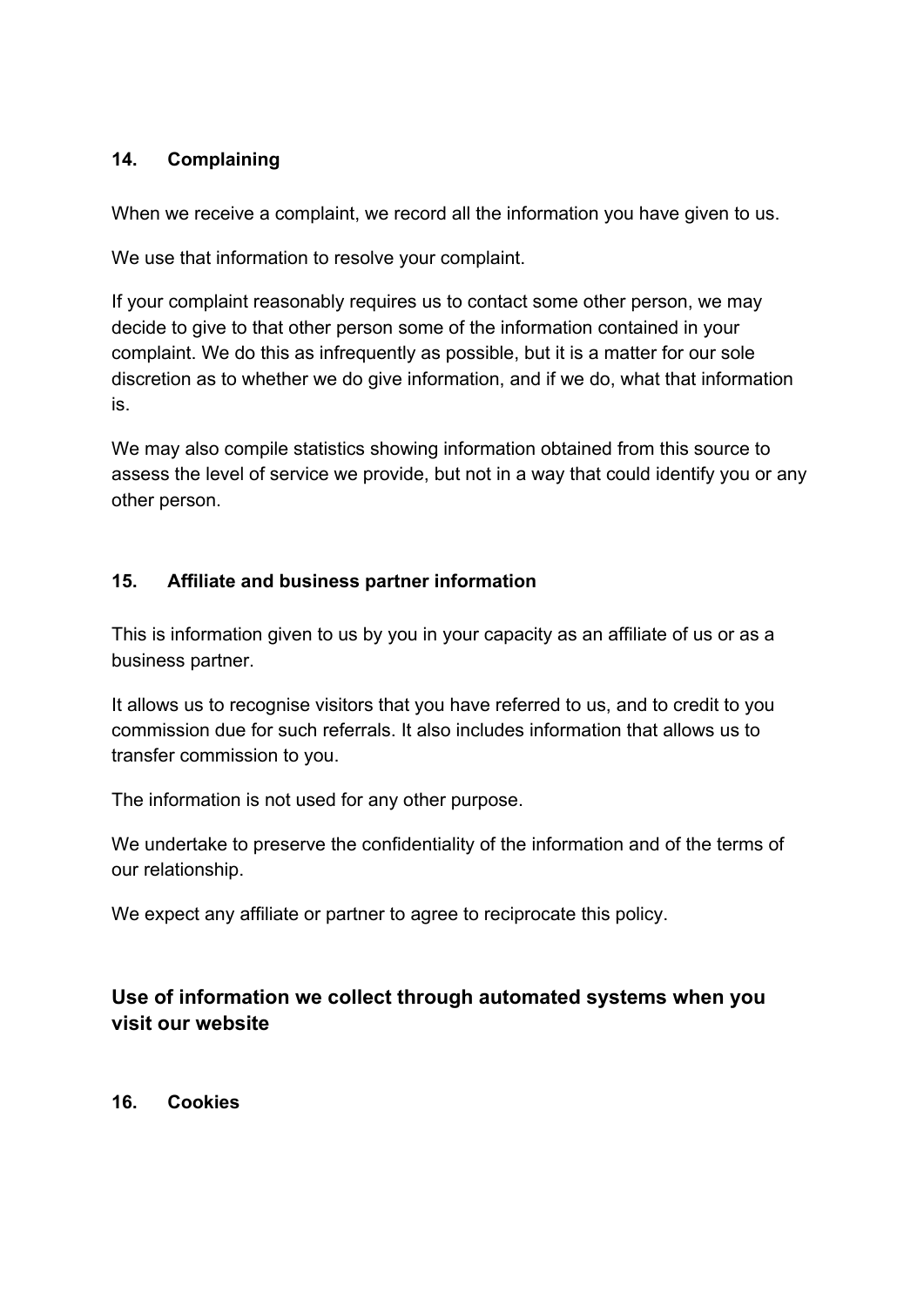Cookies are small text files that are placed on your computer's hard drive by your web browser when you visit any website. They allow information gathered on one web page to be stored until it is needed for use on another, allowing a website to provide you with a personalised experience and the website owner with statistics about how you use the website so that it can be improved.

Some cookies may last for a defined period of time, such as one day or until you close your browser. Others last indefinitely.

Your web browser should allow you to delete any you choose. It also should allow you to prevent or limit their use.

Our website uses cookies. They are placed by software that operates on our servers, and by software operated by third parties whose services we use.

When you first visit our website, we ask you whether you wish us to use cookies. If you choose not to accept them, we shall not use them for your visit except to record that you have not consented to their use for any other purpose.

If you choose not to use cookies or you prevent their use through your browser settings, you will not be able to use all the functionality of our website.

We use cookies in the following ways:

- to track how you use our website
- to record whether you have seen specific messages we display on our website
- to keep you signed in our site
- to record your answers to surveys and questionnaires on our site while you complete them
- to record the conversation thread during a live chat with our support team

## **17. Personal identifiers from your browsing activity**

Requests by your web browser to our servers for web pages and other content on our website are recorded.

We record information such as your geographical location, your Internet service provider and your IP address. We also record information about the software you are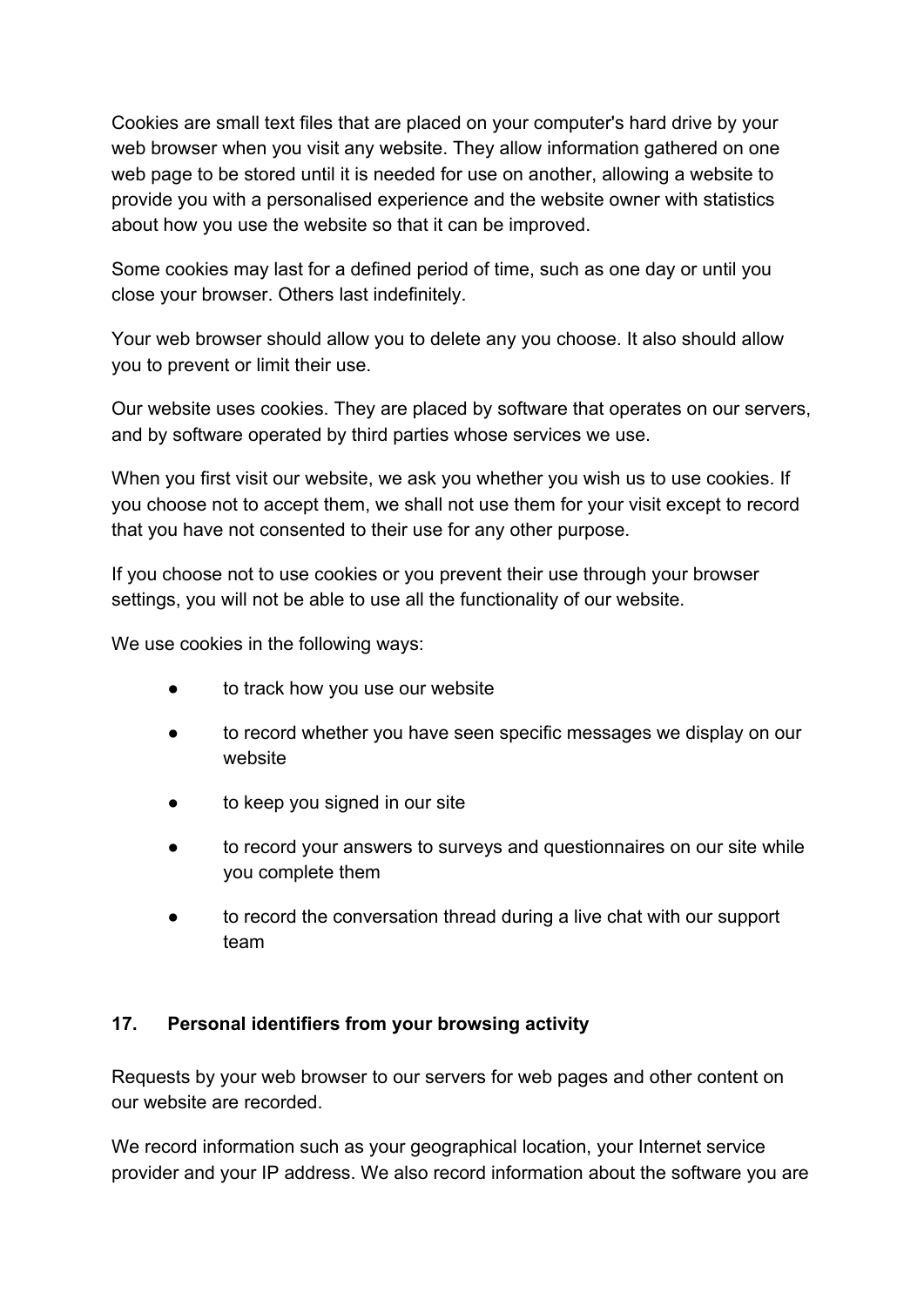using to browse our website, such as the type of computer or device and the screen resolution.

We use this information in aggregate to assess the popularity of the webpages on our website and how we perform in providing content to you.

If combined with other information we know about you from previous visits, the data possibly could be used to identify you personally, even if you are not signed in to our website.

# **18. Our use of re-marketing**

Re-marketing involves placing a cookie on your computer when you browse our website in order to be able to serve to you an advert for our products or services when you visit some other website.

We may use a third party to provide us with remarketing services from time to time. If so, then if you have consented to our use of cookies, you may see advertisements for our products and services on other websites.

# **Disclosure and sharing of your information**

## **19. Information we obtain from third parties**

Although we do not disclose your personal information to any third party (except as set out in this notice), we sometimes receive data that is indirectly made up from your personal information from third parties whose services we use.

No such information is personally identifiable to you.

## **20. Third party advertising on our website**

Third parties may advertise on our website. In doing so, those parties, their agents or other companies working for them may use technology that automatically collects information about you when their advertisement is displayed on our website.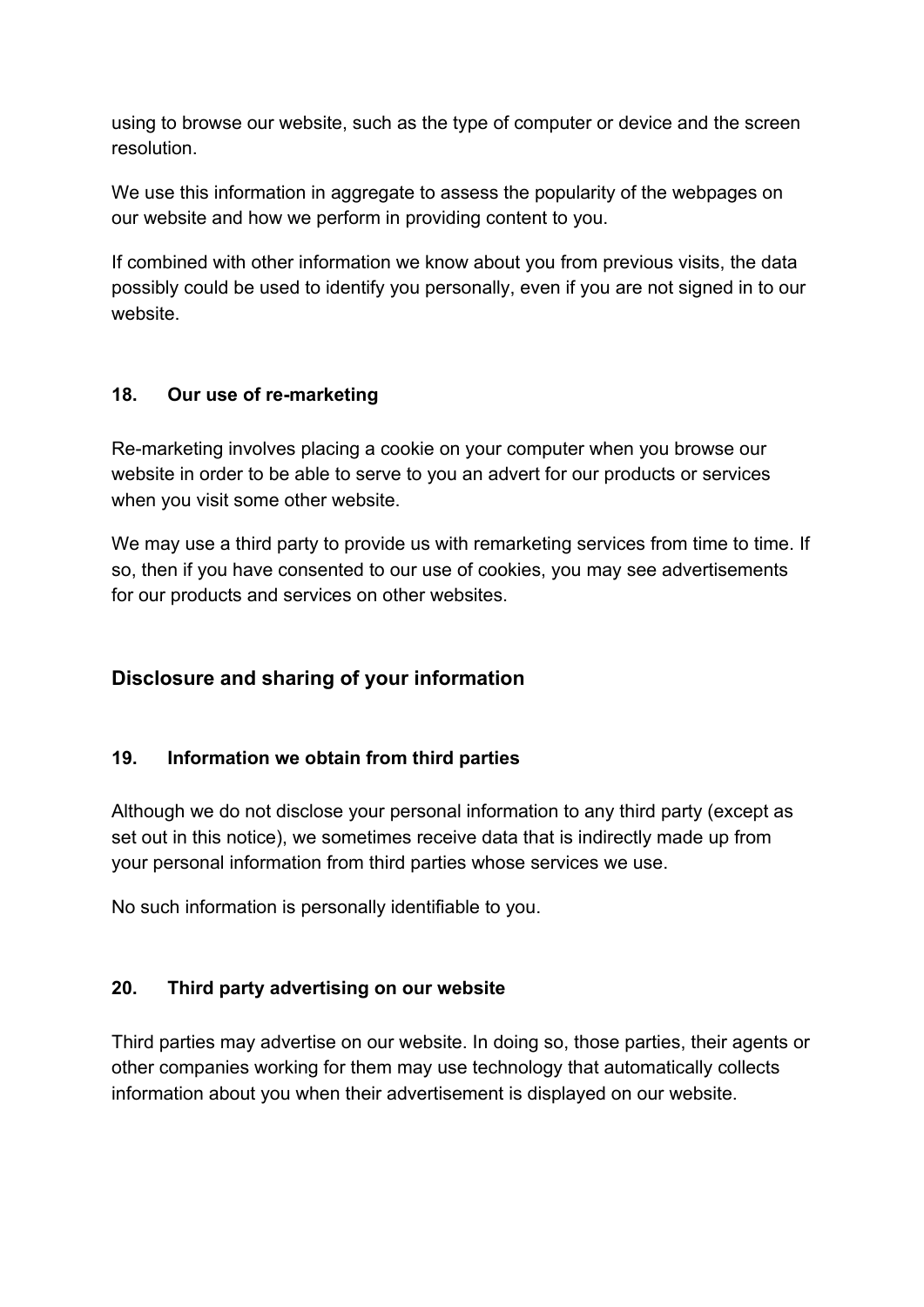They may also use other technology such as cookies or JavaScript to personalise the content of, and to measure the performance of their adverts.

We do not have control over these technologies or the data that these parties obtain. Accordingly, this privacy notice does not cover the information practices of these third parties.

# **21. Data may be processed outside the European Union**

Our websites are hosted in the UK.

We may also use outsourced services in countries outside the European Union from time to time in other aspects of our business.

Accordingly data obtained within the UK or any other country could be processed outside the European Union.

For example, some of the software our website uses may have been developed in the United States of America or in Australia.

We use the following safeguards with respect to data transferred outside the European Union:

- the processor is within the same corporate group as our business or organisation and abides by the same binding corporate rules regarding data processing
- the data protection clauses in our contracts with data processors include transfer clauses written by or approved by a supervisory authority in the European Union
- we comply with a code of conduct approved by a supervisory authority in the European Union

# **Control over your own information**

## **22. Your duty to inform us of changes**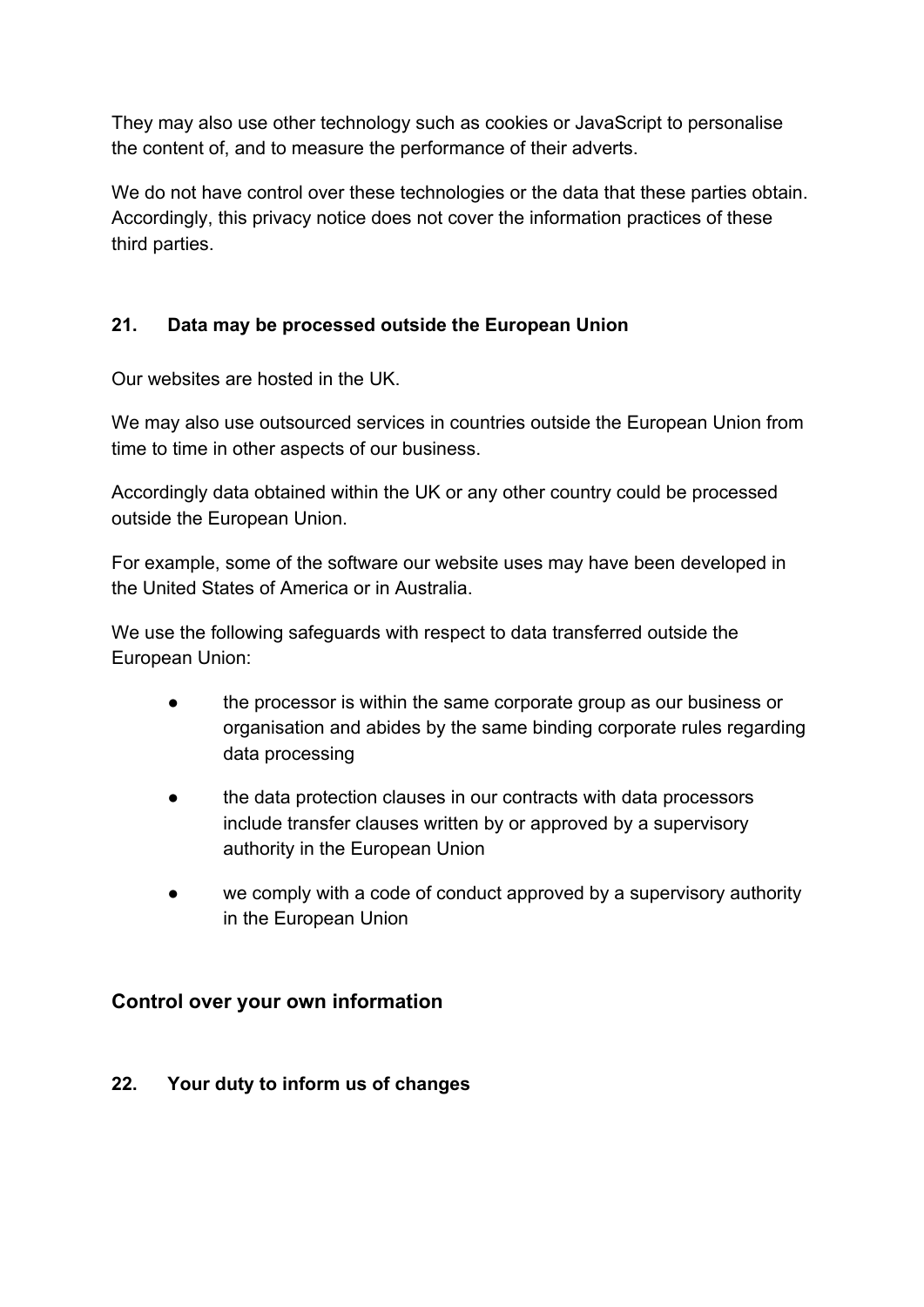It is important that the personal data we hold about you is accurate and current. Please keep us informed if your personal data changes.

# **23. Access to your personal information**

At any time you may review or update personally identifiable information that we hold about you.

To obtain a copy of any information that is not provided on our website you should contact us to make that request.

After receiving the request, we will tell you when we expect to provide you with the information, and whether we require any fee for providing it to you.

## **24. Removal of your information**

If you wish us to remove personally identifiable information from our Facebook page/ website, you should contact us to make your request.

This may limit the service we can provide to you.

## **25. Verification of your information**

When we receive any request to access, edit or delete personal identifiable information we shall first take reasonable steps to verify your identity before granting you access or otherwise taking any action. This is important to safeguard your information.

# **Other matters**

## **26. Use of site by children**

We sell products and provide services for purchase by children. We do not actively advertise towards children.

If you are under 18, you may use our Facebook/ website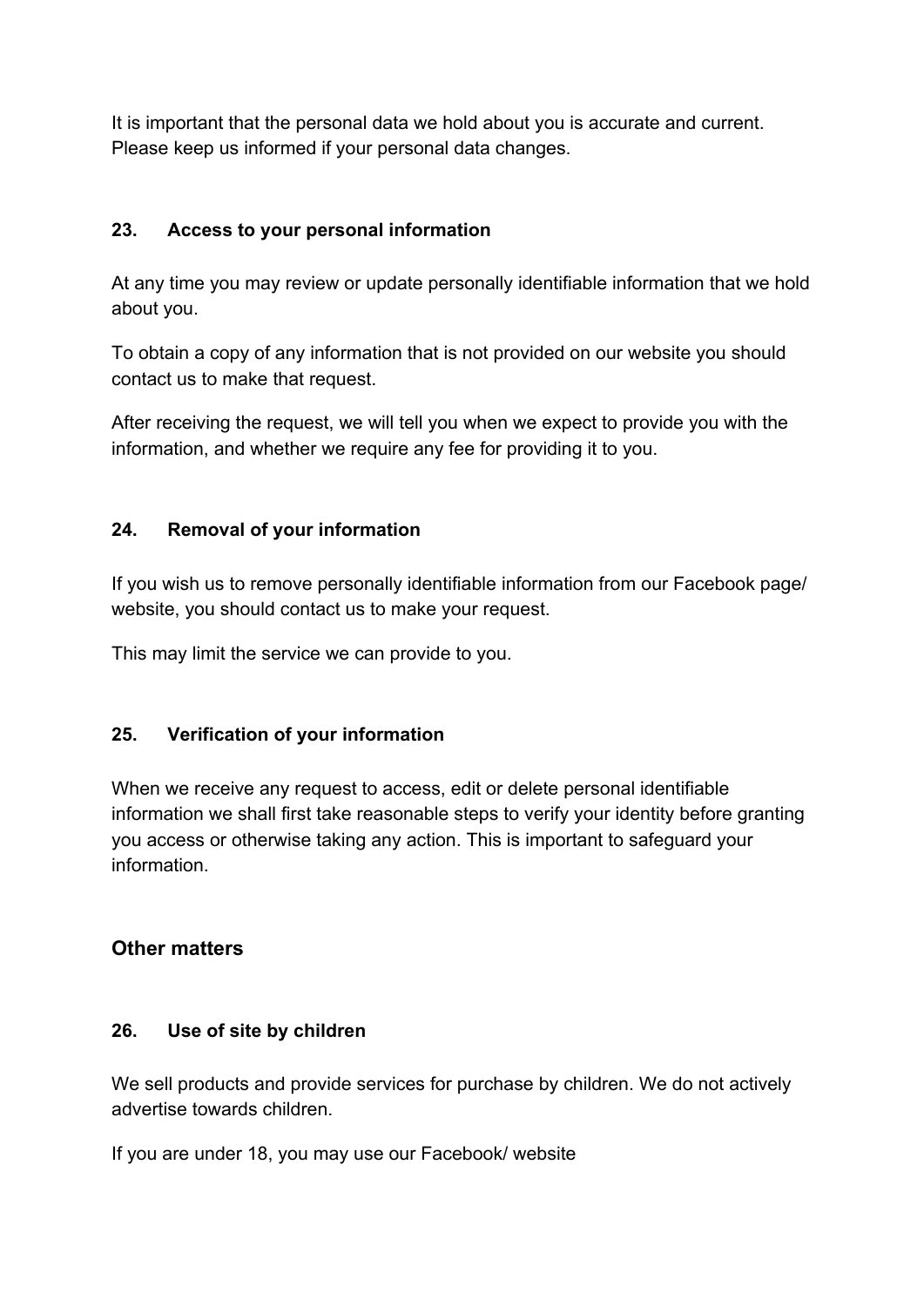We collect data about all users of and visitors to these areas regardless of age, and we anticipate that some of those users and visitors will be children.

Such child users and visitors will inevitably visit other parts of the site and will be subject to whatever on-site marketing they find, wherever they visit.

# **27. Secure Sockets Layer**

We use Secure Sockets Layer (SSL) certificates to verify our identity to your browser and to encrypt any data you give us.

Whenever information is transferred between us, you can check that it is done so using SSL by looking for a closed padlock symbol or other trust mark in your browser's URL bar or toolbar.

# **28. How you can complain**

If you are not happy with our privacy policy or if you have any complaints then you should tell us.

You can find further information about our complaint handling procedure at <https://www.dedhamtherapyfarm.org/>

If a dispute is not settled then we hope you will agree to attempt to resolve it by engaging in good faith with us in a process of mediation or arbitration.

If you are in any way dissatisfied about how we process your personal information, you have a right to lodge a complaint with the Information Commissioner's Office (ICO). This can be done at <https://ico.org.uk/make-a-complaint/>. We would, however, appreciate the opportunity to talk to you about your concern before you approach the ICO.

## **29. Retention period for personal data**